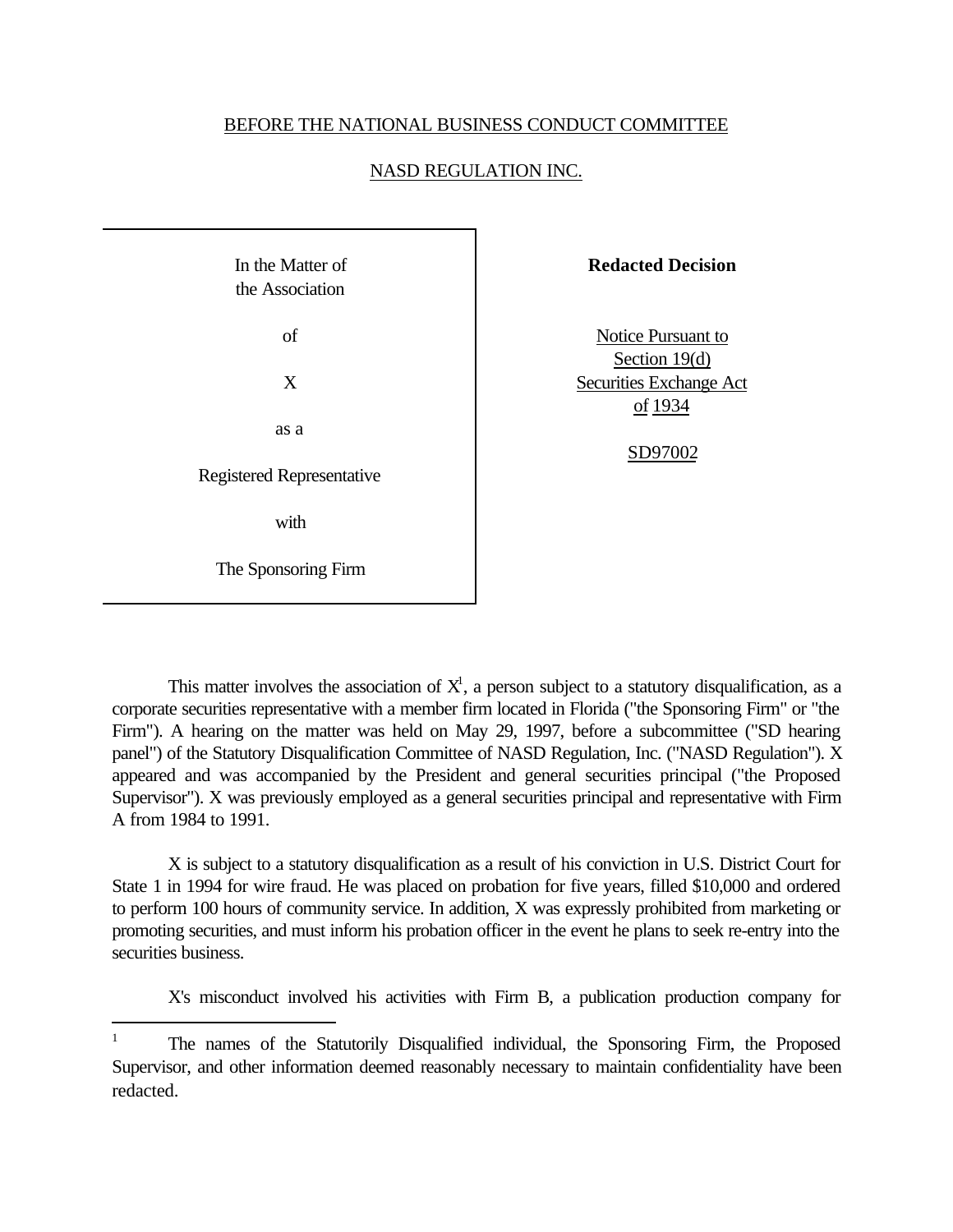publicly-traded companies. X used the U.S. Postal System to mail out brochures that contained fraudulent information about a specific company. The SEC has also instituted proceedings based on the same misconduct. In a complaint dated 1996, the SEC alleged that Firm B, and others, violated the anti-fraud provisions of federal securities laws in that a broker/dealer paid bribes to several registered representatives to induce them to sell promoted stocks to their retail customers. The promoted companies paid the defendants in stock options, which was not disclosed in the marketing brochures. Settlement negotiations between X and the SEC are pending.

X was also named in two NASD disciplinary actions. In an AWC dated 1990, X was censured and fined \$7,180 for violations of the Free-Riding and Withholding provisions. In an Offer of Settlement dated 1986, X was censured and jointly and severally fined \$2,000 for selling securities at unfair prices.

X testified at the hearing as to his employment history since his disqualification. He stated that he has performed odd jobs involving manual labor, and he has been trading options for his own account. He also stated that he was employed by the Sponsoring Firm as a computer programmer, but ceased this activity when he was advised by NASD staff that this employment was not permitted under Article II, Section 3 of the NASD By-Laws.

The Sponsoring Firm has been a member of the NASD since 1992 and is engaged in a general securities business. The Sponsoring Firm clears on a fully disclosed basis and employs two registered principals, three registered representatives and has no branch offices. The Sponsoring Firm proposes to employ X as a registered representative to work from the home office, which is located in Florida. X will be supervised by the Supervisor, President of the Sponsoring Firm. The Supervisor has been a registered principal since 1988 and has no disciplinary history. It is proposed that X's primary duties will be to act as a wholesale trader.

At the hearing and in written submissions the Sponsoring Firm outlined the following supervisory plan:

- 1. X and the Supervisor will be located next to each other.
- 2. The Supervisor will review and sign all tickets.
- 3. X will be a wholesale trader only, and will not have customer contact or handle customer orders.

The Sponsoring Firm employs no other individuals who are subject to a statutory disqualification and no familial relationship exists between X and his proposed supervisor. The 1996 examination results are pending.

After a careful review of the entire record in this matter, we conclude that the application of X to become associated with the Sponsoring Firm as a registered representative should be denied. We are concerned by the serious and recent misconduct that led to X's conviction, and note that he is currently on probation and will be until 1999. We also note that X's probation contains conditions expressively prohibiting him from marketing or promoting securities and/or stock, either personally or through